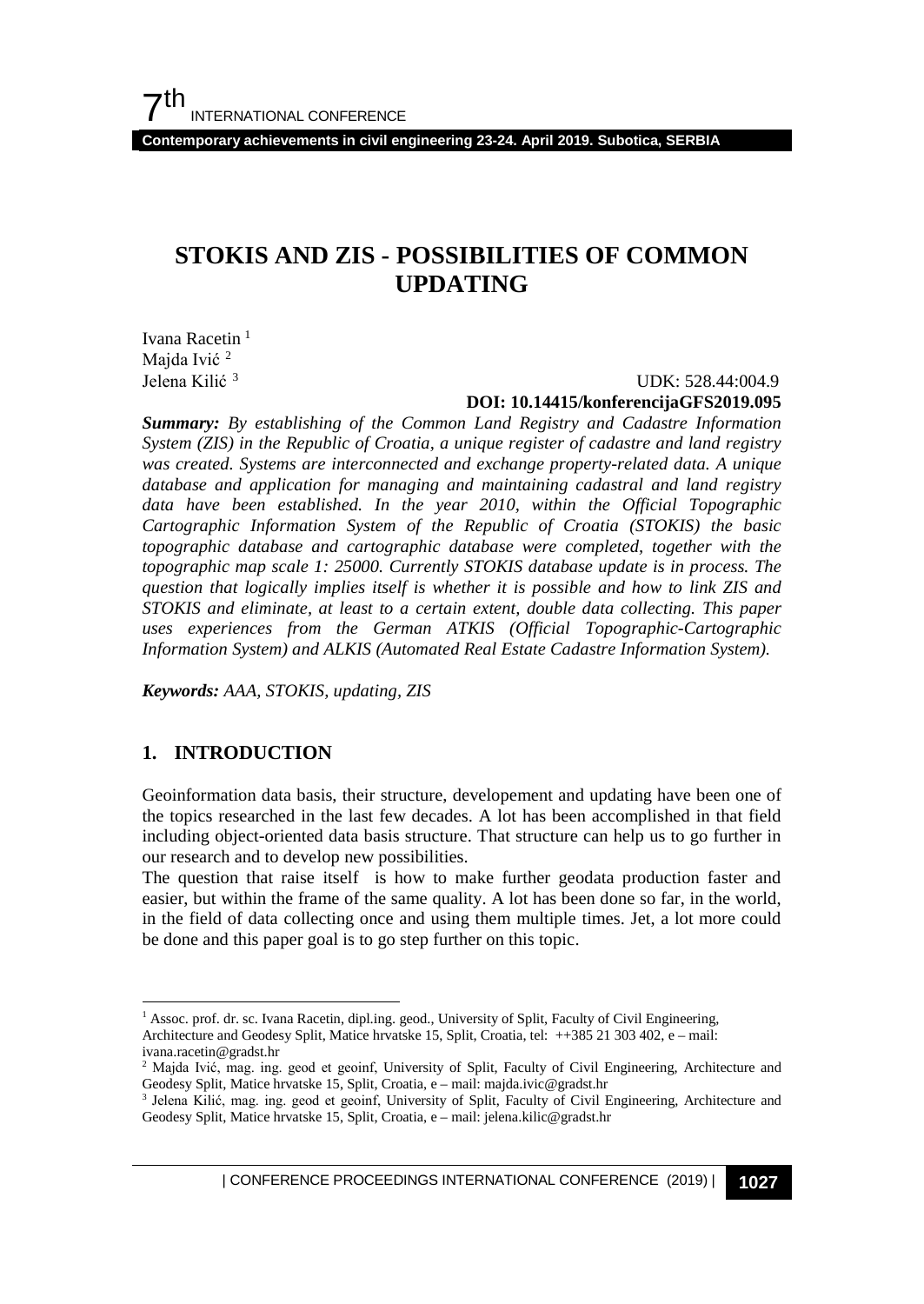**Савремена достигнућа у грађевинарству 23-24. април 2019. Суботица, СРБИЈА**

## **2. ZIS - COMMON LAND REGISTRY AND CADASTRE INFORMATION SYSTEM**

The land registration system differs from country to country depending on the needs and the legal system of an individual country as well as on the historical circumstances.

In the Republic of Croatia, the system of registration of land parcels and related interests is based on two registers - Cadastre and Land Registries. According to the "Law on State Survey and Real Estate Cadastre", the (Real Estate) cadastre is a "record containing data on land parcels and buildings permanently lying on, or below the Earth's surface and on special legal regimes on the Earth's surface" [1].

According to definition of [2], "a cadastre is normally a parcel-based, and up-to-date land information system containing a record of interests in land (e.g. rights, restrictions and responsibilities)." It usually consists of geometric descriptions of land parcels and records that describe the nature of the interests related to those parcels (the ownership or control of those interests). Information about the value of the parcel and its improvements is often included too. Cadastre can be established for different purposes such as fiscal purposes, legal purposes or land management, but in any case, it supports sustainable development and urban and rural planning by providing all the relevant information [2].

On the other hand, Land Registers are records that contain data on the legal status of the real estate and are publicly available. The two registers have been updated separately in the Republic of Croatia for a long period of time. Since the year 2016, Cadastre and Land Registry are mostly updated together inside the Common Land Registry and Cadastre Information System (ZIS - Zajednički informacijski sustav zemljišnih knjiga i katastra) [3]. Why mostly? The data of two registers are mutually connected only in those cadastral districts where a new survey has been performed. Other districts still have an incompatibility of real estate data in Cadastre and Land Registry. In the near future that problem will be solved.

ZIS was developed as a part of the project Real Property Registration and Cadastre National Program, short called Organized Land, which was launched in the year 2003 by the Ministry of Justice and State Geodetic Administration. The introduction of ZIS has created a unique system that interconnects Cadastre and Land Registers, that is, a unique database and applications for their management and maintenance [3]. It is consisted of data stored in Land Database (BZP - baza zemljišnih podataka Republike Hrvatske), Land Register data, Land Cadastre data (the old national cadastre) and Real Estate Cadastre (the new national cadastre) data [1].

BZP contains cadastral data on the name of cadastral district, number of cadastral parcel, cadastral parcel address, shape, area, construction and mode of use, which are under the jurisdiction of cadastral authorities; and land registry data on the right holders, legal facts and personal relationships for which are competent municipal courts [1].

One of the main goals of the Organized Land project and the establishment of ZIS is linking the Cadastre and Land Registry data and creating a unique database, which would accelerate access to data and processes of changing legal relations on land, and provide citizens with access to information about ownership structure of a real property and its location in space at one place [3].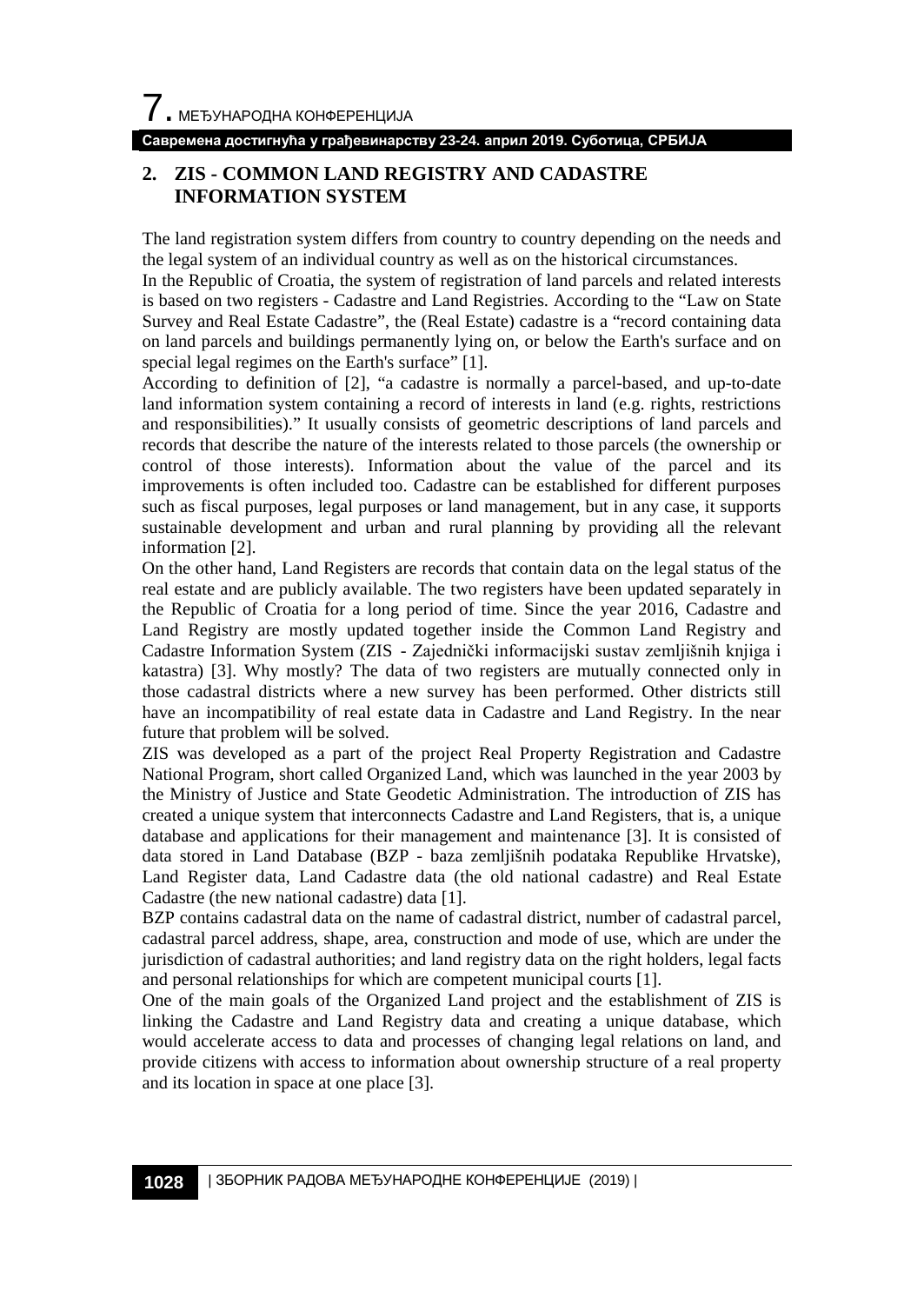## $7th$ INTERNATIONAL CONFERENCE

#### **Contemporary achievements in civil engineering 23-24. April 2019. Subotica, SERBIA**

According to [1] until the cadastral plan data and the BZP data are connected, the cadastral plan in digital form will be conducted as a database of the digital cadastral plan together with the corresponding cadastral data database.

One of the ZIS segments is also previously mentioned graphical part of cadastral records - a Digital Cadastral Plan (DKP - digitalni katastarski plan). According to [1] "a cadastral plan of Real Estate Cadastre must contain information on: cadastral parcel numbers, cadastral boundaries and other boundaries of cadastral parcels, boundaries of the types of uses of parts of cadastral parcels, addresses of cadastral parcels and buildings (location, form, type of use and house number)."

Cadastral plan is kept in electronic form in ZIS and is produced according to the "Technical Specifications for making the Digital Cadastral Plan and the graphic part of the Digital Geodetic Reports (DGE)", based to which a digital geodetic report is also developed. It is a technical basis for the establishment and maintenance of a Real Estate Cadastre and the implementation of changes in Land Cadastre [3, 4].

Since September 1, 2018, System of Digital Geodetic Reports (SDGE - Sustav digitalnih geodetskih elaborata) has been introduced in the Republic of Croatia as a comprehensive application linked to ZIS, which covers the overall process of making a digital geodetic report starting with the initial data download in the GML format, preparation and elaboration of the geodetic report in digital form, and finally electronically submitting a report to the relevant cadastre office for review and confirmation [3].

SDGE will enable daily update of the data in ZIS. Looking in a long term those data will be more accurate than those in STOKIS (Službeni topografsko kartografski informacijski sustav Republike Hrvatske).

## **3. STOKIS - OFFICIAL TOPOGRAPHIC-CARTOGRAPHIC INFORMATION SYSTEM OF THE REPUBLIC OF CROATIA**

In 1992, the State Geodetic Administration (SGA) started working on the Official Topographic Cartographic Information System (STOKIS), within which the topographic and cartographic data models were defined. The first part of STOKIS is a Croatian topographic information system (CROTIS - Hrvatski topografski informacijski sustav) [5].

CROTIS is a model of topographic data organization that prescribes the classification of topographic data in their collection, processing, accuracy, presentation and transmission. It came into force in 2002 by a decision of the Director of DGU [6].

The CROTIS model includes a set of topographic data within STOKIS. In the first phase of CROTIS, a Basic Topographic Database (Temeljna topografska baza - TTB) was created. It is based on, for this purpose, elaborate specification of topographic data [6].

The data contained in the TTB are topologically processed original photogrammetric measurements and they represent the most accurate and detailed data that is generated, among other things, to make the topographic map at scale 1:25 000 (TK25) [7].

CROTIS has over time experienced more versions. It has been advanced and improved in accordance with modern standards.

In 2006, a project "Construct of CROTIS data object-oriented conceptual model and construct of GML application scheme" was drafted with the aim of improving and aligning the CROTIS Topographic Information System of Republic of Croatia with the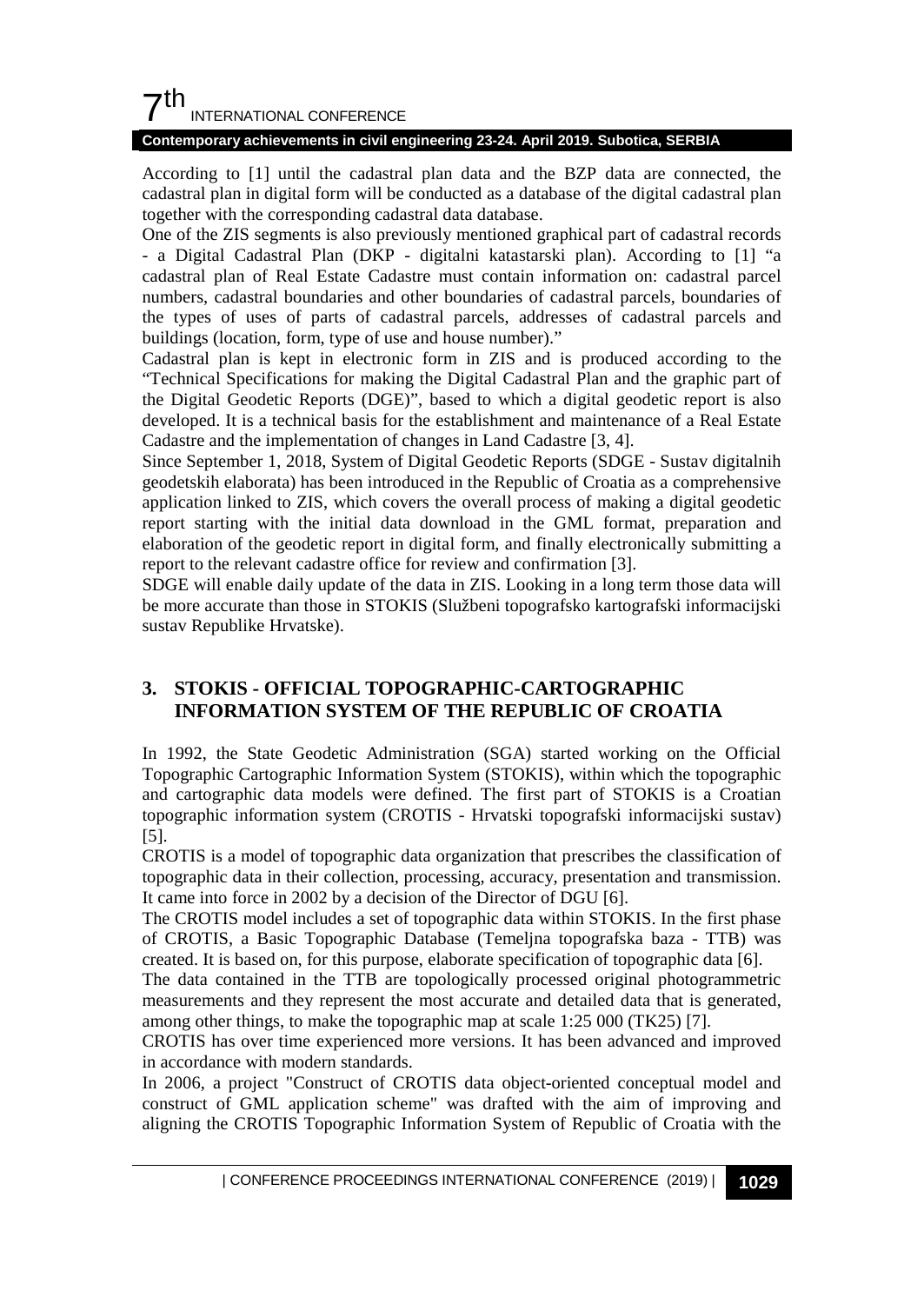# $\overline{\phantom{a}}$ . МЕЂУНАРОДНА КОНФЕРЕНЦИЈА

#### **Савремена достигнућа у грађевинарству 23-24. април 2019. Суботица, СРБИЈА**

current ISO and OpenGIS standards in the domain of data models, catalogues and data exchange. Modification of the model concerned only the technical part of the data model. The model data, catalogue and GML application schema were created [7].

The CROTIS startup catalogue contained classes with its associated geometry, partially described class definitions, attributes and attribute values. Catalogues prescribed by ISO standard 19110 describe in detail the catalogue version, classes, classes definition, attributes, attribute binding, etc. [9].

All objects are listed in the class catalogue which, according to the classification for a particular geoinformation system, form part of it. Obligatory attributes and criteria for their collection and accuracy, with the way of geometric representation, are the most essential elements that the creator of the information system must keep in mind [10].

Additionally, when collecting data, the principles of functional hierarchy needed to be taken into account. Each class, also, had to be defined by primitive graphic elements (point and line) and the corresponding code [9].

In 2010, the first edition of 594 lists of TK25 was completed, covering the entire territory of the Republic of Croatia. At the same time, TTB has been completed covering the entire territory of the Republic of Croatia. When all TK25 sheets were made, the updating of TTB as the starting point for printing the second edition of TK25 it has been started. For this purpose, The specification of TTB update was created and the updated TK25 lists were created [11].

For updating purposes, the data are divided into three groups into TTB. The update of the first two groups has been defined on a yearly (first group), or four-year (second group) level [6]. The third group will not be updated for now.

The second edition of TK25, except the updated data, different from the first edition of the format display, one unique network (transverse Mercator projection, GRS80 ellipsoid) and display the magnetic declination [12].

The data format in TTB is a vector, and points, lines, and polygons represent object geometry. TTB data are released today upon request with a signed contract. The data are available in a variety of formats (.ffs, .shp, .mbd, .gdb) in the state reference system of the Republic of Croatia - HTRS96/TM [7].

## **4. THE GERMAN MODEL AAA (AFIS-ALKIS-ATKIS)**

The idea of this paper is to, based on German expirience, examine the possibilities to to some extent merge Croatian databasis of ZIS and STOKIS and update them simultaneously. So, further will be described the German AAA model for connecting AFIS (Official Geodetic Control Station Information System - Amtliches Festpunktinformationssystem), ALKIS (Authoritative Real Estate Cadastre Information System - Amtliches Liegenschaftskataster-Informationssystem) and ATKIS (Official Topographic Cartographic Information System - Amtliches Topographisch-Kartographisches Informationssystem).

Geoinformation of official surveying and mapping in Germany includes information on the control stations. Because these originally belonged to neither ALK (automated cadastral map - Automatisierte Liegenschaftskarte) nor ATKIS, they are now modelled in their own information system called Official Geodetic Control Station Information System AFIS (Amtliches Festpunktinformationssystem) with a separate feature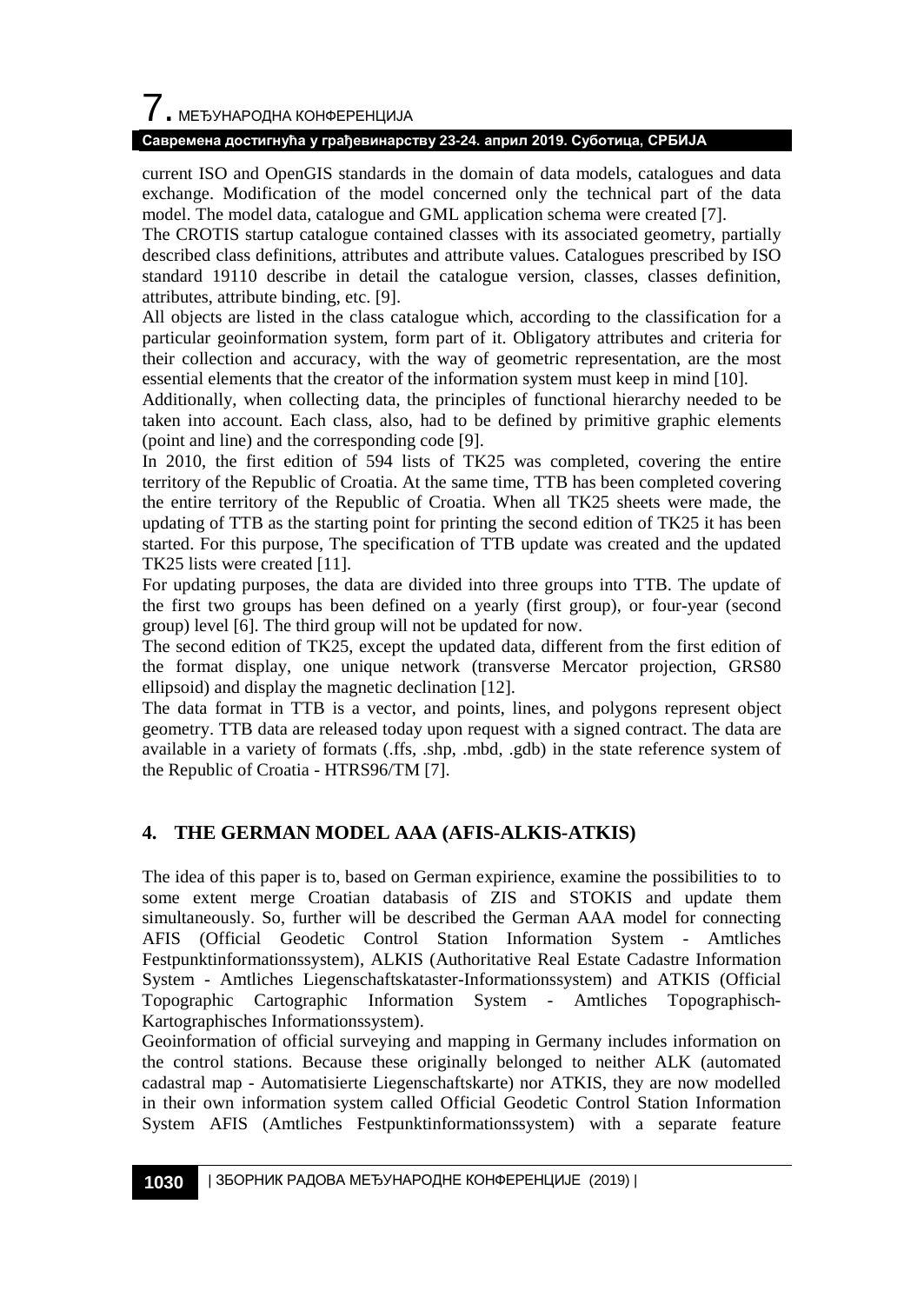## $7<sup>th</sup>$ INTERNATIONAL CONFERENCE

#### **Contemporary achievements in civil engineering 23-24. April 2019. Subotica, SERBIA**

#### catalogue

The developments of the components of the cadastral databases for maps ALK and textual descriptions called ALB (automated property register - Automatisiertes Liegenschaftsbuch) started in Germany in the 1970s and 1980s. They were developed by the surveying and mapping authorities under the technical environment and possibilities at that time. Both information systems, ALB and ALK, define the basic land information system. A new project called ALKIS will replace ALK and ALB [14].

The Working Committee of the Surveying Authorities of the States of the Federal Republic of Germany (AdV , *Arbeitsgemeinschaft der Vermessungsverwaltungen der Länder der Bundesrepublik Deutschland*) decided to design a new and future-oriented system, ALKIS, in combination with a redesign of the official topographic and cartographic information system - ATKIS [12]. In ALKIS all information will be stored in one object-oriented database system in compliance with the standards set out by ISO/TC 211 and the Open Geospatial Consortium (OGC) [14] and will be, as much as possible, compatible with ATKIS.

ALKIS in combination with ATKIS is designed to:

- process all necessary cadastral and topographical data for a parcel-based map and register of land owners, land use, and more unified basic data,

- control the use and maintenance of the system, and see

- enable the use of the entire geographical data of the surveying authorities by all users via a metadata system including quality information [14].

The modeling of ALKIS and ATKIS is fully based on the ISO standard UML, with the definition of the data interface in extensible markup language (XML) [14].

The feature catalogue of the real estate cadastre and the topographic state survey have been semantically harmonised with a view to achieving a highly-standardised real world model. Harmonisation has benefits for both internal and external applications. It is based on previous ALK and ATKIS catalogues [13].

Right now there is a great demand for access to geoinformation data from new users such as the financial sector, lawyers, and notaries. Generally, all users need up-to-date data for their applications. So, fast data transfer or even an online access to these data using SDI technology could be very helpful [14].

GIS and CAD users are very interested in the construction of 3D models that build on the official real estate cadastre data, in order to be able to display and better visualise their plans based on these official foundations. Furthermore, a uniform 3D model based on the GeoInfoDoc can be a suitable platform for storage of the incidental 3D information. Currently there is no official certification for this information [13].

As an example for 3D modelling need, the EU Directive for reducing environmental noise (2002/49/EG) stipulates the future, regular, detailed noise propagation calculation that can only be based on a continuously updated 3D models of towns. The 3D information built on GeoInfoDoc offers the foundation for the determination of environmental noise, offers update mechanisms and enable the required, regular checking of noise categories through the use of versioning / historicization concepts [13].

The task of the AFIS-ALKIS-ATKIS Reference Model is to put the geodata inventories and their associations in context [13].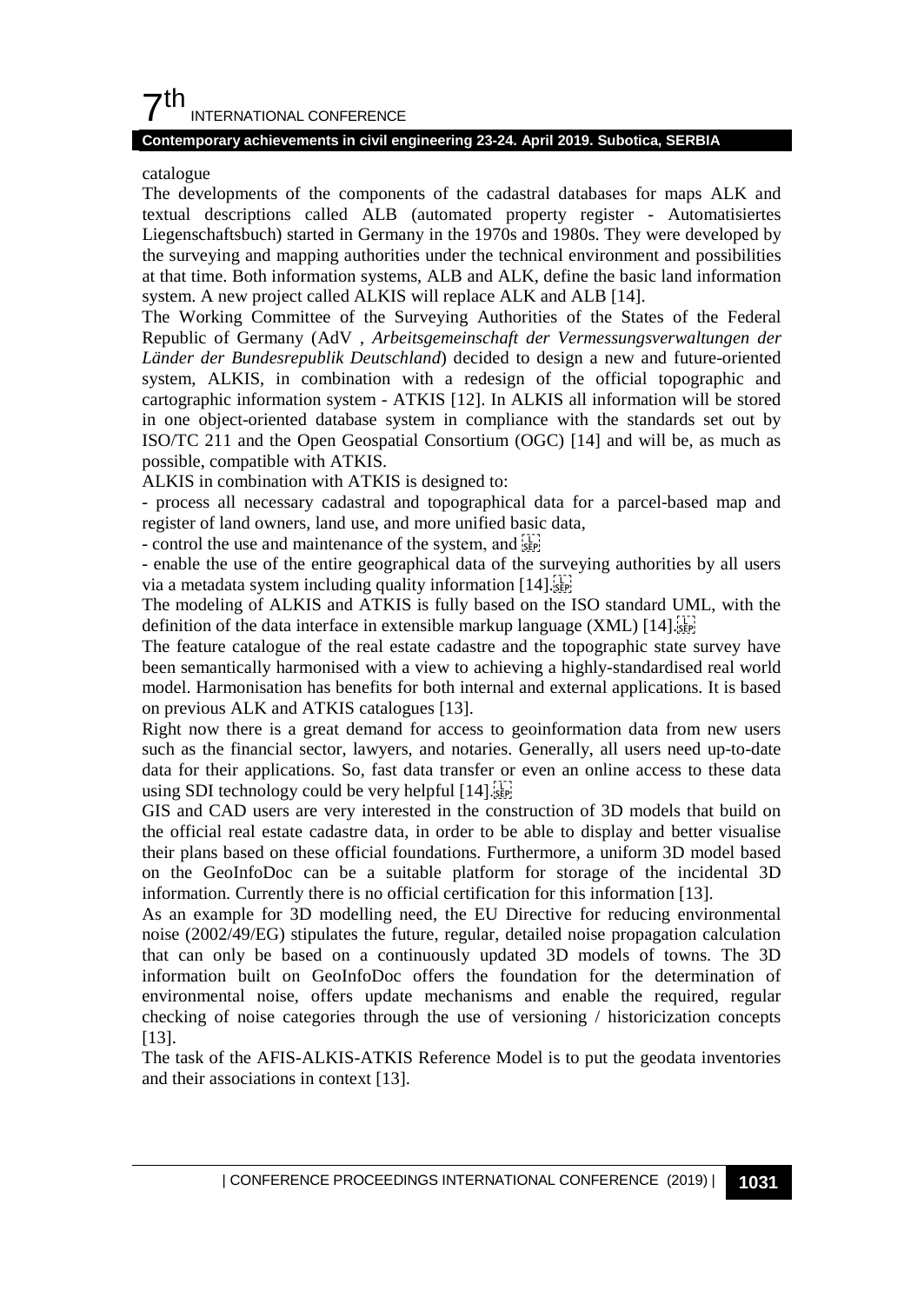## **Савремена достигнућа у грађевинарству 23-24. април 2019. Суботица, СРБИЈА**

## **5. CONCLUSION**

Development of STOKIS, ZIS and especially latest SDGE in the Republic of Croatia is giving a possibility to think further ahead. In the near future production processes could be simplified and faster including updating.

If all state official geoinformation data bases would be connected, it would give producers the possibility for a new thinking and a new processes. One of them is collecting data once and using them multiple times. The other is presenting them to new users.

We analyzed solutions that have been given in the German AAA model. It shows that data bases connecting makes sense. It also give us a rough model of what should be done in ZIS and STOKIS to accomplish that. The feature catalogues should be unified. It should be found out what data could be collected once and used in both scales (multiple times) using the automatic generalization. The new market and new users should be identified and it should be found a model how to approach them.

It would be a shame not to use state geoinformation data in all possible ways, since they already exist in vector form. That should be one of the future goals of the state geoinformatic data producers and this paper should be seen only as a first step in accomplishing that. Further research will follow.

#### **REFERENCES**

- [1] Narodne novine: Zakon o državnoj izmjeri i katastru nekretnina, NN 112/2018, **2018.**
- [2] FIG: Statement on the Cadastre*.* Publikacija 11., Canberra, Australija, **1995**.
- [3] [http://www.uredjenazemlja.hr/,](http://www.uredjenazemlja.hr/) download 15.02.2019.
- [4] <https://dgu.gov.hr/> , download 25.02.2019.
- [5] Bačić, Ž., Landek, I., Vilus, I.: New Topographic Standard for Croatia. Conference: International Cartographica Association's 24th International Cartographic Conference "The World's Geo-Spatial Solutions", Santiago, Chile, 15.-21. November **2009** At: Santiago de Chile, ChileVolume: ICC CD proceedings, refereed papers, Theme 1: Production systems, paper 1.
- [6] Racetin, I.: Temeljna topografska baza podataka STOKIS-a, **2013**, Geodetski list, 3, 191–200.
- [7] SGA: Temeljna topografska baza TTB, **2017**, flyer.
- [8] SGA: Izradba objektno-orijentiranog konceptualnog modela podataka te izradba GML aplikacijske sheme CROTIS-a, Zagreb, **2006**.
- [9] SGA: Topografsko informacijski sustav RH (CROTIS), Zagreb, **2014**.
- [10]SGA: Specifikacija proizvoda. Topografski podaci Verzija 2.0, Zagreb, **2017**.
- [11]Landek, I., Vilus, I.: Ažuriranje temeljne topografske baze i izrada ažuriranih listova TK25. II. Kongres o katastru u BiH, Ilidža, Bosna I Hercegovina, **2011**.
- [12]Landek, I.: Nove topografske karte u mjerilu 1:25 000, Vizura 68, 1, **2013**.
- [13]Working Committee of the Surveying Authorities of the States of the Federal Republic of Germany: Documentation  $\sum_{s \in P}$  on the sep Modelling of Geoinformation  $\sum_{s \in P}$  of Official Surveying and Mapping (GeoInfoDoc), Main Document, Ver. 7.0.2, **2015**.
- [14]Kresse, D. ed.: Springers Handbook on Geographic Information, **2012**.